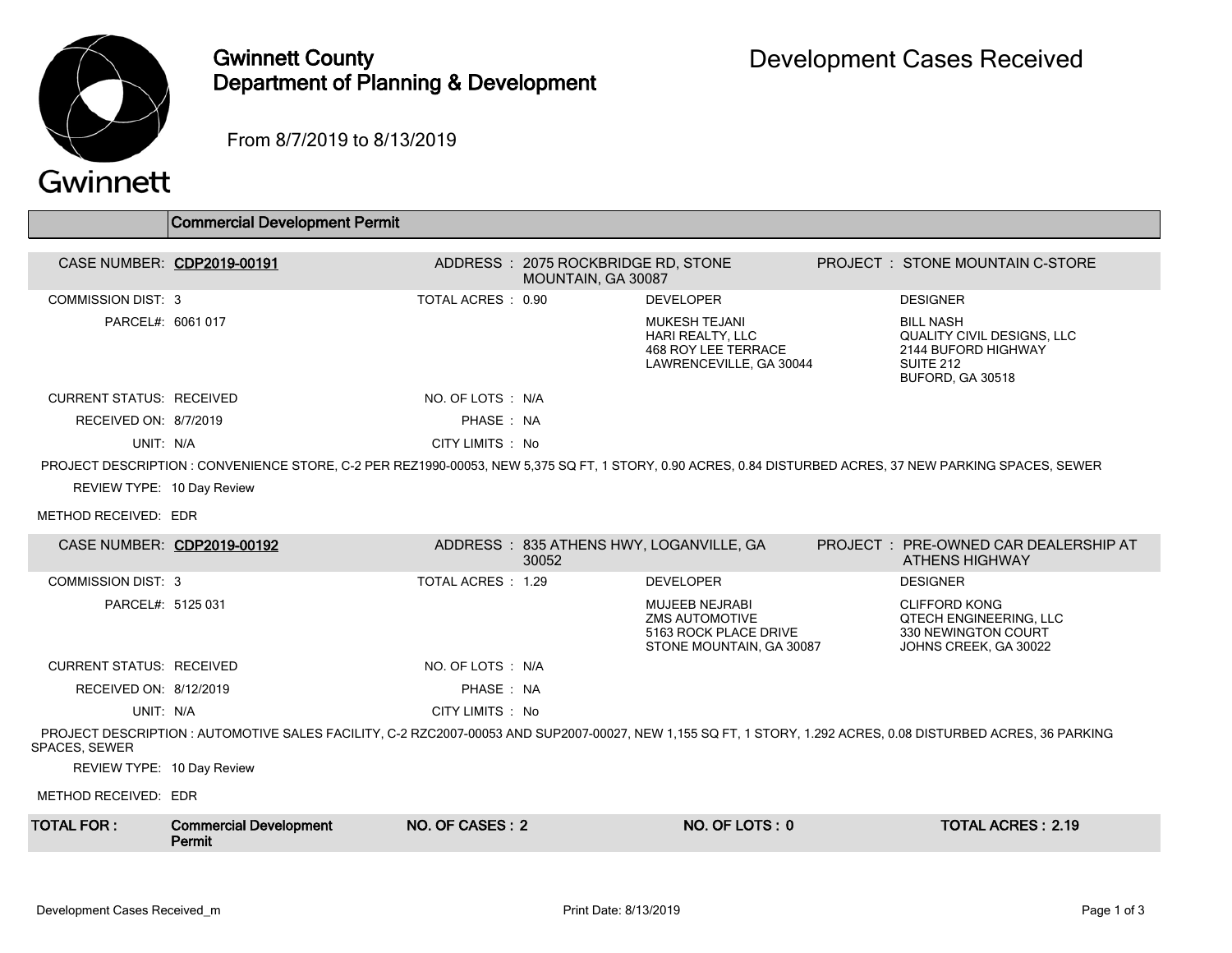|                                 | Concept Plan                                                                                                                                   |                    |                                                               |                                                                                                                             |                                                                                                                                           |
|---------------------------------|------------------------------------------------------------------------------------------------------------------------------------------------|--------------------|---------------------------------------------------------------|-----------------------------------------------------------------------------------------------------------------------------|-------------------------------------------------------------------------------------------------------------------------------------------|
| CASE NUMBER: CPL2019-00019      |                                                                                                                                                |                    | SNELLVILLE, GA 30039                                          | ADDRESS: BETHANY CHURCH RD (2900 BLOCK),                                                                                    | PROJECT : BETHANY CHURCH ROAD TRACT                                                                                                       |
| <b>COMMISSION DIST: 1</b>       |                                                                                                                                                | TOTAL ACRES: 33.74 |                                                               | <b>DEVELOPER</b>                                                                                                            | <b>DESIGNER</b>                                                                                                                           |
| PARCEL#: 6036 004               |                                                                                                                                                |                    |                                                               | <b>CLAY KIRKLEY</b><br><b>MERITAGE HOMES</b><br>2700 CUMBERLAND PARKWAY<br>SUITE 400<br>ATLANTA, GA 30339                   | JOHN R. MORGAN<br><b>RIDGE PLANNING &amp; ENGINEERING</b><br>1290 KENNESTONE CIRCLE<br><b>BUILDING A, SUITE 200</b><br>MARIETTA, GA 30066 |
| <b>CURRENT STATUS: RECEIVED</b> |                                                                                                                                                | NO. OF LOTS: 69    |                                                               |                                                                                                                             |                                                                                                                                           |
| RECEIVED ON: 8/8/2019           |                                                                                                                                                | PHASE: N/A         |                                                               |                                                                                                                             |                                                                                                                                           |
| UNIT: N/A                       |                                                                                                                                                | CITY LIMITS : No   |                                                               |                                                                                                                             |                                                                                                                                           |
|                                 | PROJECT DESCRIPTION : SINGLE FAMILY SUBDIVISION, OSC PER RZR2017-00020, 69 LOTS, 33.74 ACRES, SEWER                                            |                    |                                                               |                                                                                                                             |                                                                                                                                           |
| REVIEW TYPE: 5 Day Review       |                                                                                                                                                |                    |                                                               |                                                                                                                             |                                                                                                                                           |
| METHOD RECEIVED: EDR            |                                                                                                                                                |                    |                                                               |                                                                                                                             |                                                                                                                                           |
|                                 |                                                                                                                                                |                    |                                                               |                                                                                                                             |                                                                                                                                           |
| <b>TOTAL FOR :</b>              | <b>Concept Plan</b>                                                                                                                            | NO. OF CASES: 1    |                                                               | NO. OF LOTS: 69                                                                                                             | <b>TOTAL ACRES: 33.74</b>                                                                                                                 |
|                                 | <b>Subdivision Development Permit</b>                                                                                                          |                    |                                                               |                                                                                                                             |                                                                                                                                           |
| CASE NUMBER: SDP2019-00036      |                                                                                                                                                |                    | ADDRESS: PROSPECT RD (1400 BLOCK),<br>LAWRENCEVILLE, GA 30043 |                                                                                                                             | PROJECT : PARK PLACE AT PROSPECT                                                                                                          |
| <b>COMMISSION DIST: 4</b>       |                                                                                                                                                | TOTAL ACRES: 18.79 |                                                               | <b>DEVELOPER</b>                                                                                                            | <b>DESIGNER</b>                                                                                                                           |
| PARCEL#: 7055 003               |                                                                                                                                                |                    |                                                               | <b>JEFF SUTTON</b><br><b>JLCS ENTERPRISES. INC.</b><br>1550 NORTH BROWN ROAD<br><b>SUITE 125</b><br>LAWRENCEVILLE, GA 30043 | <b>GINA DAY</b><br>DAY DESIGN GROUP, INC.<br>P.O. BOX 848<br>BUFORD, GA 30515                                                             |
| <b>CURRENT STATUS: RECEIVED</b> |                                                                                                                                                | NO. OF LOTS : 48   |                                                               |                                                                                                                             |                                                                                                                                           |
| RECEIVED ON: 8/7/2019           |                                                                                                                                                | PHASE: NA          |                                                               |                                                                                                                             |                                                                                                                                           |
| UNIT: N/A                       |                                                                                                                                                | CITY LIMITS : No   |                                                               |                                                                                                                             |                                                                                                                                           |
|                                 | PROJECT DESCRIPTION : SINGLE FAMILY SUBDIVISION, R-75 PER RZR2018-00033 AND RZR2018-00035, 48 LOTS, 18.787 ACRES, 15.88 DISTURBED ACRES, SEWER |                    |                                                               |                                                                                                                             |                                                                                                                                           |

METHOD RECEIVED: EDR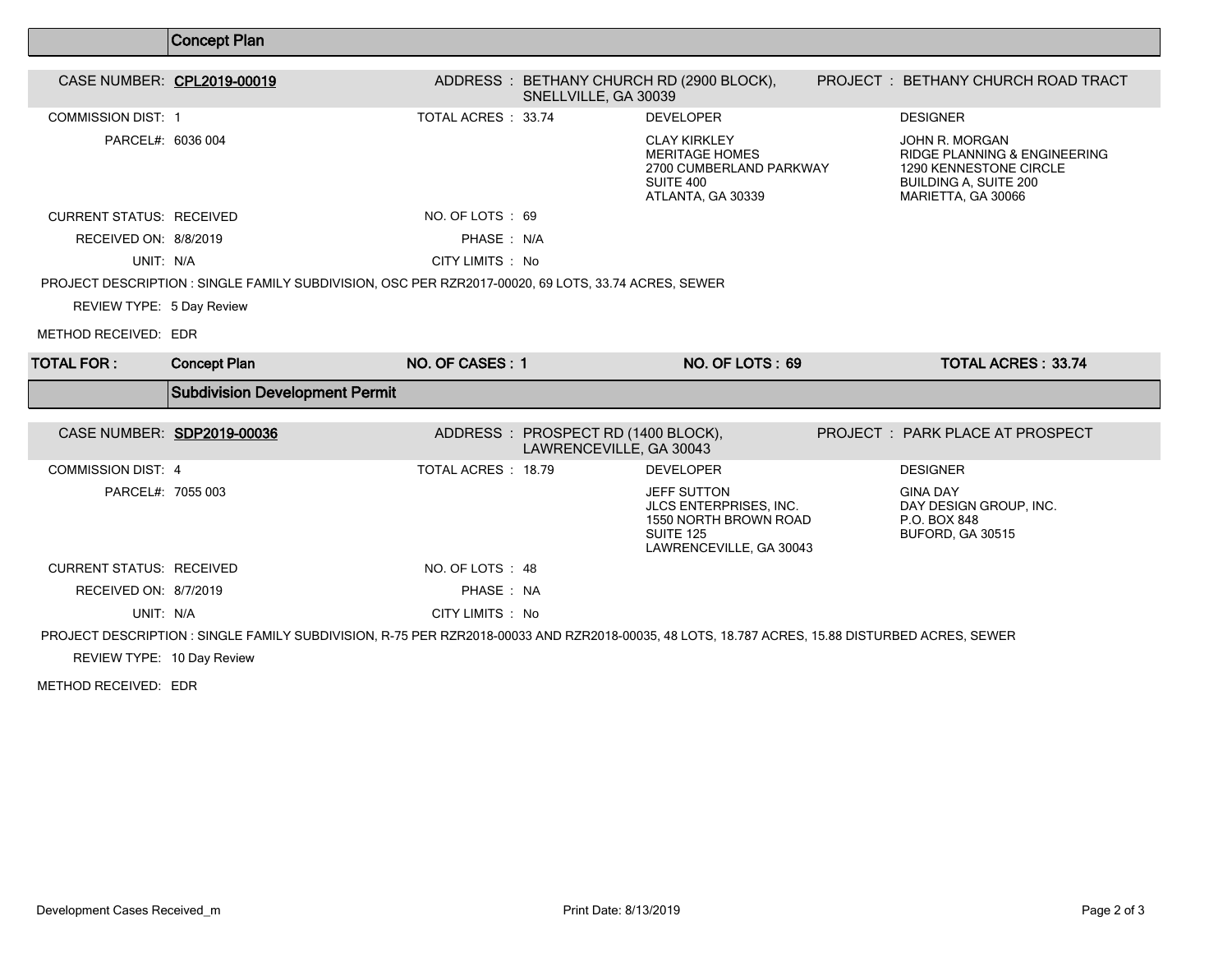| CASE NUMBER: SDP2019-00038      |                                                                                                            |                     | ADDRESS : 2905 BETHANY CHURCH RD.<br>SNELLVILLE, GA 30039 |                                                                                                           | PROJECT : BETHANY CHURCH ROAD TRACT                                                                                     |  |
|---------------------------------|------------------------------------------------------------------------------------------------------------|---------------------|-----------------------------------------------------------|-----------------------------------------------------------------------------------------------------------|-------------------------------------------------------------------------------------------------------------------------|--|
| <b>COMMISSION DIST: 1</b>       |                                                                                                            | TOTAL ACRES : 33.74 |                                                           | <b>DEVELOPER</b>                                                                                          | <b>DESIGNER</b>                                                                                                         |  |
| PARCEL#: 6036 004               |                                                                                                            |                     |                                                           | <b>CLAY KIRKLEY</b><br><b>MERITAGE HOMES</b><br>2700 CUMBERLAND PARKWAY<br>SUITE 400<br>ATLANTA, GA 30339 | JOHN R. MORGAN<br>RIDGE PLANNING & ENGINEERING<br>1290 KENNESTONE CIRCLE<br>BUILDING A, SUITE 200<br>MARIETTA, GA 30066 |  |
| <b>CURRENT STATUS: RECEIVED</b> |                                                                                                            | NO. OF LOTS : 69    |                                                           |                                                                                                           |                                                                                                                         |  |
| RECEIVED ON: 8/9/2019           |                                                                                                            | PHASE: NA           |                                                           |                                                                                                           |                                                                                                                         |  |
| UNIT: N/A                       |                                                                                                            | CITY LIMITS : No    |                                                           |                                                                                                           |                                                                                                                         |  |
|                                 | PROJECT DESCRIPTION : SINGLE FAMILY SUBDIVISION, OSC PER RZR2017-00020, 69 LOTS, 33.74 ACRES, 21.31, SEWER |                     |                                                           |                                                                                                           |                                                                                                                         |  |
| REVIEW TYPE: 10 Day Review      |                                                                                                            |                     |                                                           |                                                                                                           |                                                                                                                         |  |
| METHOD RECEIVED: EDR            |                                                                                                            |                     |                                                           |                                                                                                           |                                                                                                                         |  |
| TOTAL FOR : I                   | <b>Subdivision Development</b><br>Permit                                                                   | NO. OF CASES: 2     |                                                           | <b>NO. OF LOTS: 117</b>                                                                                   | <b>TOTAL ACRES: 52.53</b>                                                                                               |  |
|                                 |                                                                                                            |                     |                                                           |                                                                                                           |                                                                                                                         |  |
| <b>GRAND TOTALS</b>             |                                                                                                            | NO. OF CASES: 5     |                                                           | <b>NO. OF LOTS: 186</b>                                                                                   | TOTAL ACRES: 88.46                                                                                                      |  |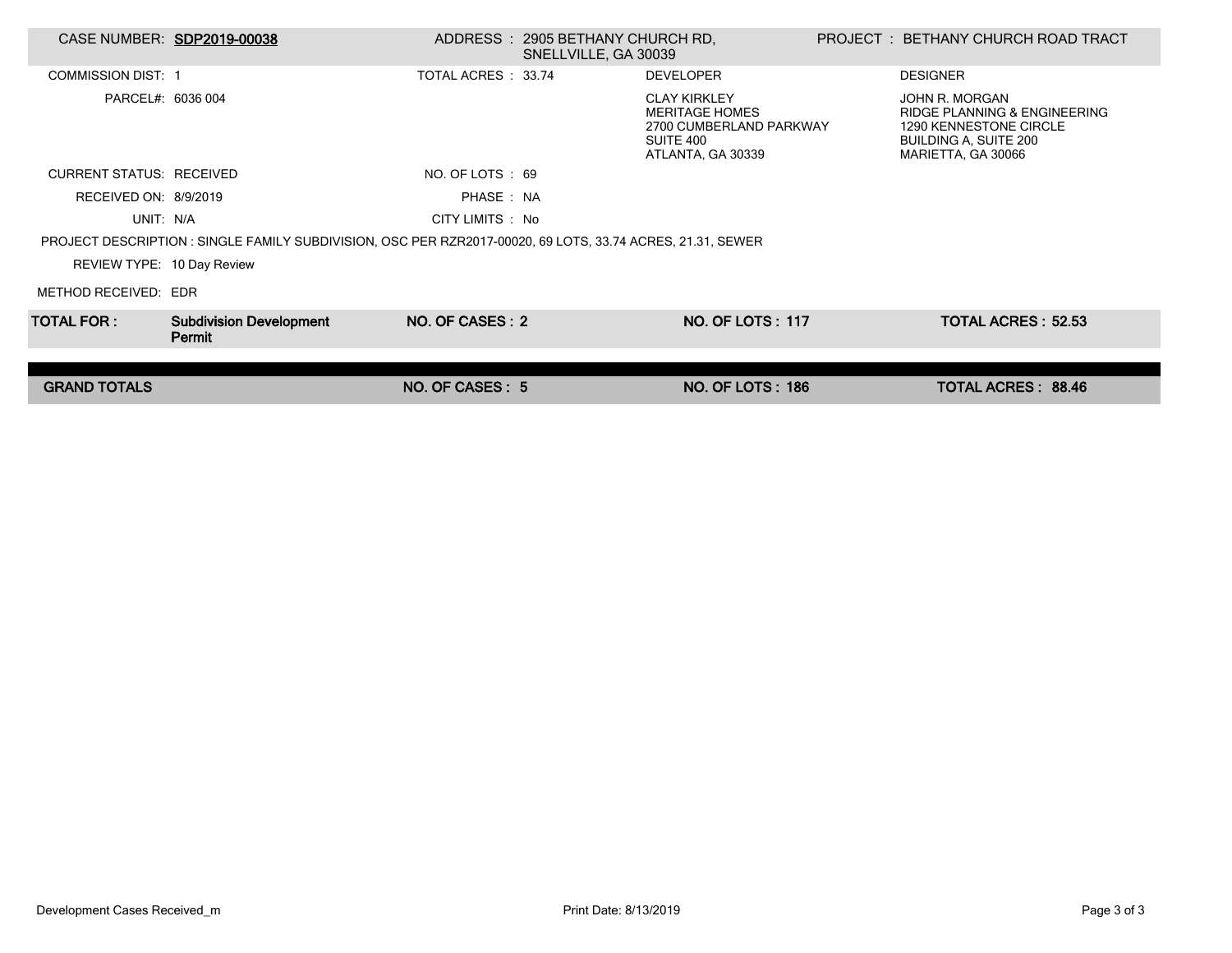

Gwinnett County Department of Planning & Development

#### From 8/7/2019 To 8/13/2019

Commercial Building Permit

| CASE NUMBER : BLD2019-06421                  |                                       | ADDRESS: 4784 SUGARLOAF PKWY,<br>LAWRENCEVILLE, GA 30044 |                                                                             | PROJECT: CHECKER'S DRIVE-IN RESTAURANT                                                                                               |  |
|----------------------------------------------|---------------------------------------|----------------------------------------------------------|-----------------------------------------------------------------------------|--------------------------------------------------------------------------------------------------------------------------------------|--|
| <b>COMMISSION DIST: 4</b>                    | ZONING: C2                            |                                                          | <b>DEVELOPER</b>                                                            | <b>DESIGNER</b>                                                                                                                      |  |
| PARCEL # : 7005 375                          | SEWER/SEPTIC: Sewer                   |                                                          | YOUSUF DOSANI<br><b>CHECKER'S</b><br>7708 HAMPTON PLACE<br>DACULA, GA 30019 | <b>WAYLON HOGE</b><br>INTEGRITY ENGINEERING & DEVLEOPMENT<br>SERVICES, INC.<br>3615 BRASELTON HIGHWAY, SUITE 201<br>DACULA, GA 30019 |  |
| STATUS : IN REVIEW                           | TYPE OF WORK: COMPLETE                | <b>BUILDING</b>                                          |                                                                             |                                                                                                                                      |  |
| RECEIVED ON : 8/7/2019                       | CONSTRUCTION DESCRIPTION : RESTAURANT |                                                          |                                                                             |                                                                                                                                      |  |
| STATUS DATE: 8/7/2019                        |                                       |                                                          |                                                                             |                                                                                                                                      |  |
| CITY LIMITS : No                             | BUILDING FLOOR AREA (SQ. FT.): 952    |                                                          |                                                                             |                                                                                                                                      |  |
| REVIEW TYPE 10 Day Review                    | NUMBER OF STORIES: 1                  |                                                          |                                                                             |                                                                                                                                      |  |
| METHOD RECEIVED EDR                          |                                       |                                                          |                                                                             |                                                                                                                                      |  |
|                                              |                                       |                                                          |                                                                             |                                                                                                                                      |  |
| <b>TOTAL FOR: Commercial Building Permit</b> | NO. OF CASES: 1                       |                                                          |                                                                             |                                                                                                                                      |  |
|                                              |                                       |                                                          |                                                                             |                                                                                                                                      |  |
| <b>GRAND TOTALS</b>                          | NO. OF CASES: 1                       |                                                          |                                                                             |                                                                                                                                      |  |
|                                              |                                       |                                                          |                                                                             |                                                                                                                                      |  |